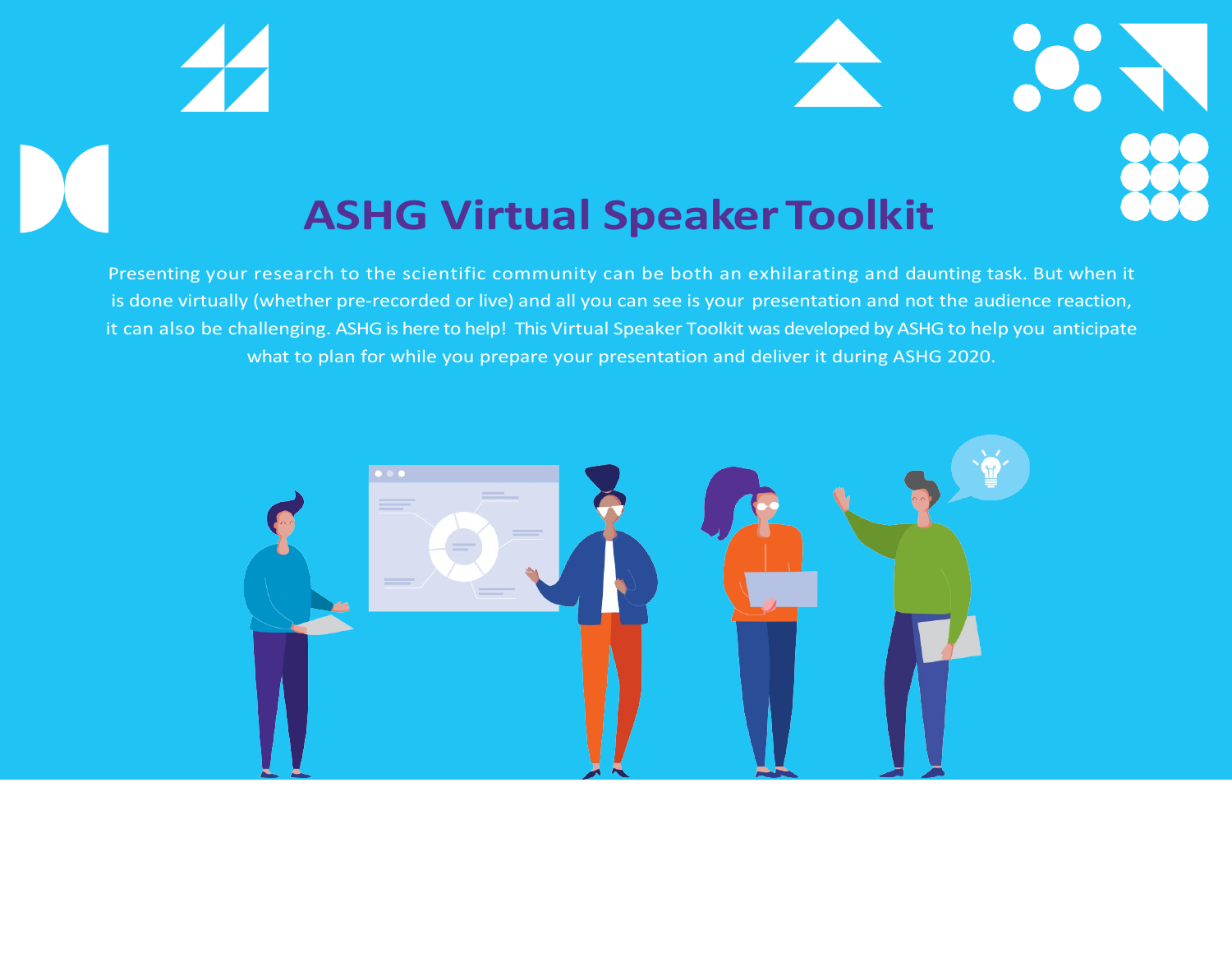## **Setting Yourself up for Success!**

Your environment or the location where you are presenting from is just as important as your equipment that you are using.

- $\sqrt{\phantom{a}}$  Identify a space where there is minimal to no background noise or distractions in the camera frame.
- $\blacksquare$  How is the lighting in the room? Take note of the time of day when you will actually present. The naturalsunlight could differ if you are presenting during the day or at night.

### Location Material Contract Pourspeaking position Desk/camera angle Background & lighting

- Consider a standing desk or placing your laptop at a higher position to allow you to stand like you are presenting in a room with attendees.
- $\blacktriangledown$ We recommend presenting as you would in an in-person setting. For example, some people may find standing up while presenting to be helpful. Others may prefer to remain seated.

- $\sqrt{\ }$  Speak straight to your camera. Your webcam should always be at eye level. You may need to elevate your computer so it is at the optimal height
- $\vee$  While your head and shouldersshould dominate the screen, consider moving back a little further so that you can move around a little and not appear stiff like sitting in a chair.

- Keep your background neutral and free of distractions (neutral-color wall, free of wall hangings or other objects). Backgrounds that include objects or pictures with political statements, obscene, discriminatory or offensive language should be removed.
- $\blacktriangleright$  Have the brightest source of light facing you (window or lamp) so that you are clearly visible when speaking.
- $\sqrt{\phantom{a}}$  Be sure to check lighting at the time of day when your presentation will be recorded.
- $\sqrt{\phantom{a}}$  Avoid having a window behind you. This will cause the background to be overexposed.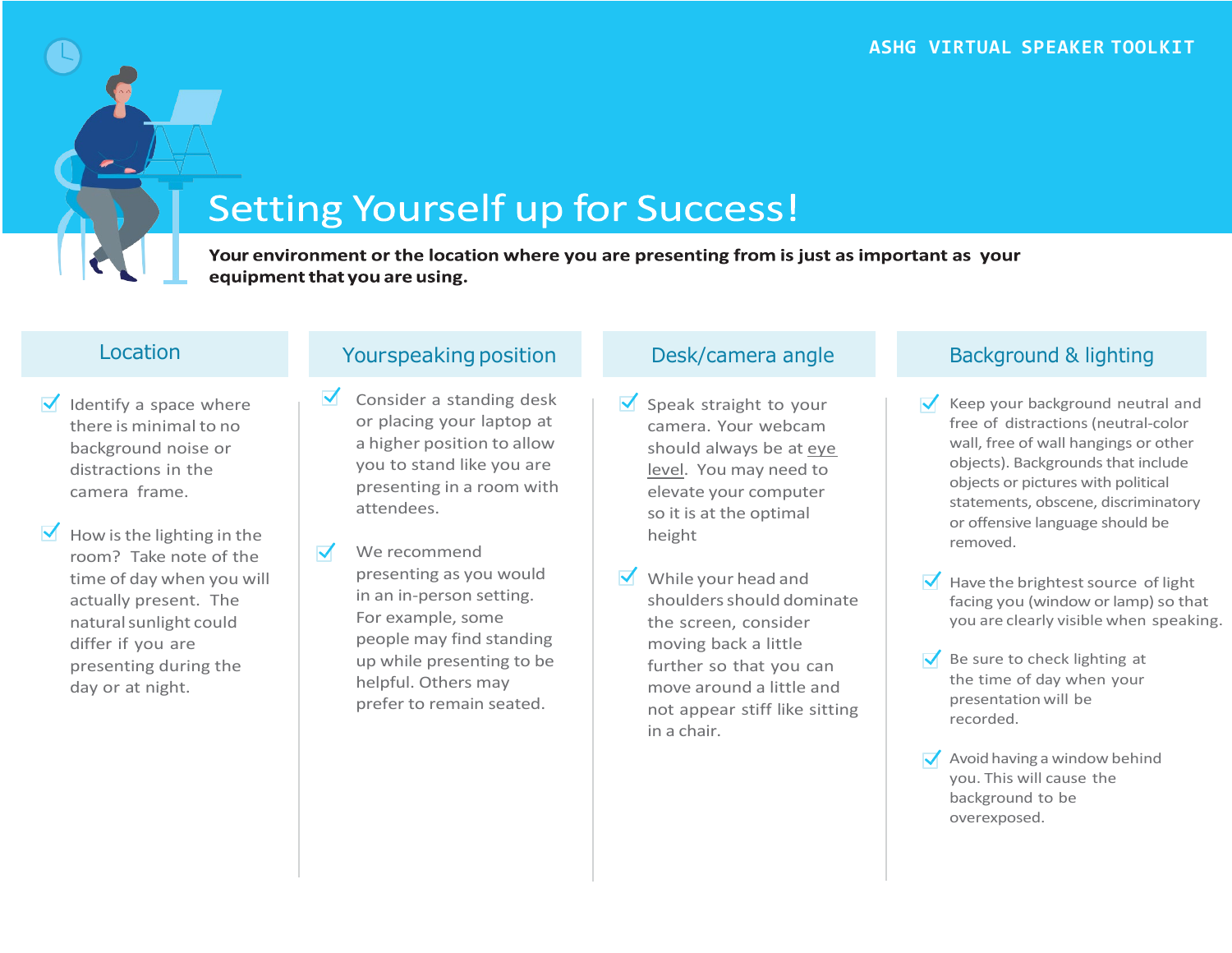### Let's Get Technical!

We want you to be as successful as possible when delivering your virtual presentation! Are you set up with the most up-to-date equipment?

- Make sure to connect using a computer or laptop. It is not possible to connect using an iPad or cellular phone.
- If you are using an organization-issued laptop, firewalls could be an issue. Contact your organization's IT dept. for assistance.
- System requirements:
- 2.3 Ghz, dual core
- 4GB RAM
- 1600x900 screen resolution
- Windows 7 or higher
- Apple Mac OS X 10.11 or higher
- Intrado is the ASHG 2020  $\blacktriangledown$ virtual platform. Review and test system requirements [here.](https://presentations.akamaized.net/ProductResources/Production/HTML/StudioSpeakerHelpGuide/StudioSpeakerHelpGuide.html)
	- Please be sure to have your PowerPoint opened in the background to reference, if needed.

Using Wi-Fi? Boost your Wi-Fi strength – sit close to your router, have as few obstructions between you and your router as possible (i.e., walls, microwaves, TVs, etc.).

- Use hardwired internet if possible.
- $\sqrt{\phantom{a}}$  Close everything on your computer that is not being used for the presentation.
- $\sqrt{}$  If sharing internet with other users, ask them to minimize their internet use during your presentation.
- Disconnect from your organization's VPN.
- $\sqrt{\ }$  Please disconnect other devices from Wi-Fi to create a stronger connection.
- $\sqrt{\phantom{a}}$  Best Browser: If using a PC or MAC, please use Google Chrome. Firefox will also work for a MAC computer.

### Laptop Connectivity Microphone Camera

- $\sqrt{\phantom{a}}$  Most computers have a built-in microphone. When connecting please allow your microphone and webcam to be enabled.
- $\sqrt{\phantom{a}}$  An Ethernet hardline is recommended over a Wi-Fi connection to provide more stability.
- Clear and external noises are kept toaminimum,consider the following:
- **External microphone** you can use  $\blacktriangledown$ an external USB microphone that plugs into your laptop and place it closer to you for better audio.
- Please make sure you have your phone handy in case we need to call you if your internet fails.
- $\sqrt{\ }$  Email and Phone notifications should be silenced to avoid disruption with your microphone during recording.

- $\sqrt{\frac{1}{100}}$  Most computers come with a built-inwebcam.
- $\sqrt{\ }$  Be sure to turn on the HD setting for your webcam, if it has one.
- $\sqrt{\phantom{a}}$  An external webcam can be used if your computer does not have one.
- $\sqrt{\ }$  Ensure you come dressed appropriately as if you are giving a live presentation.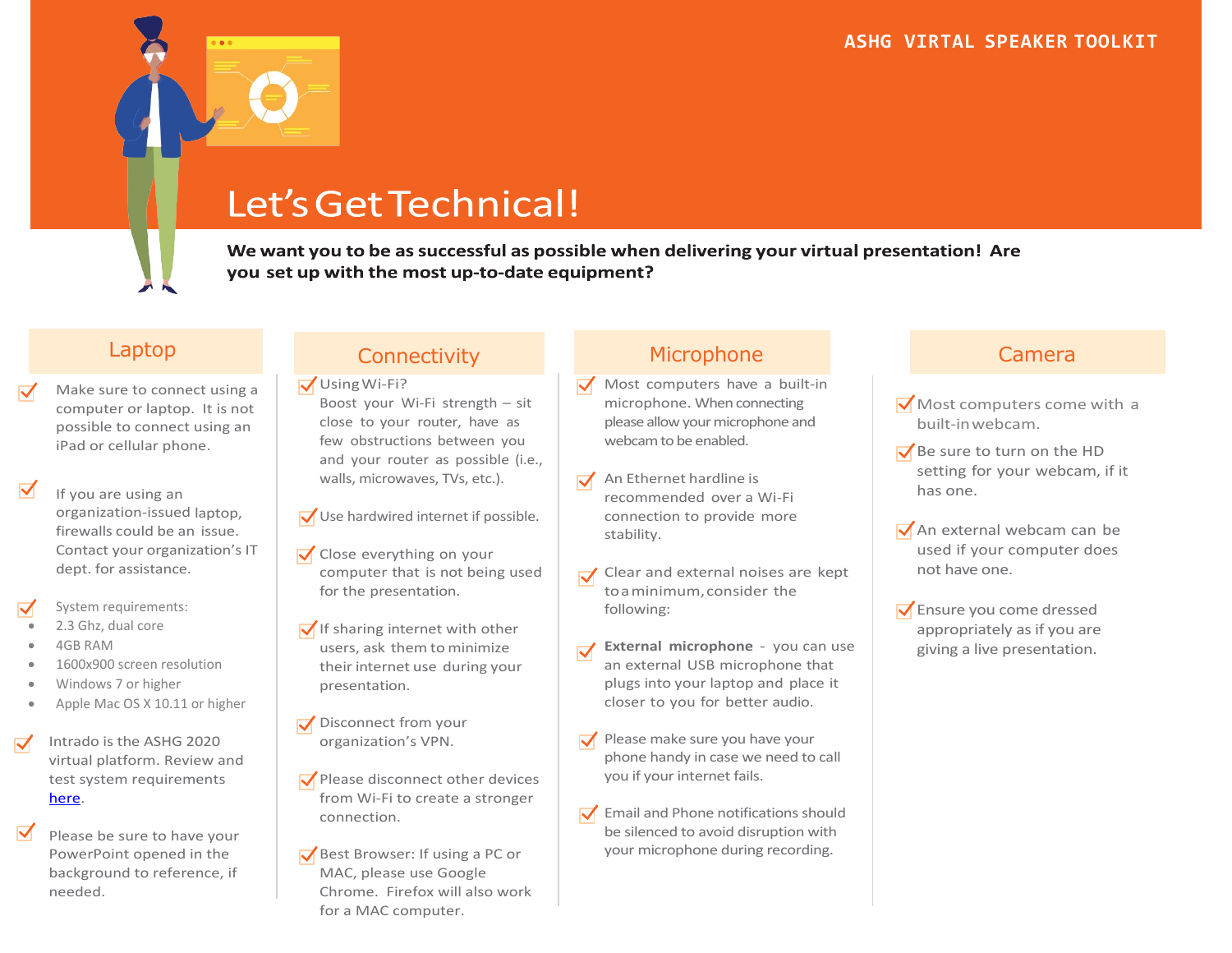## **Preparing Your Content**

You will be contacted by ASHG with programming details of your specific presentation, including, will it be offered "live" or be pre-recorded? How much time do you have and how will questions and answers be managed?

| <b>Audience Engagement</b>                                                                                                                                                                                                                                                                                                                                                                             | <b>Best Practices</b>                                                                                                                                                                                                                                                                                                                                                                                                                                        | <b>Resources</b>                                                                                                                                                                                                                                                                                                                                                                                                                                                                                                                                                                                                                                                                | Deadlines and policies                                                                                                                                                                                                                                                                                                                                                                                                                                                                                                                                                                                                                                  |
|--------------------------------------------------------------------------------------------------------------------------------------------------------------------------------------------------------------------------------------------------------------------------------------------------------------------------------------------------------------------------------------------------------|--------------------------------------------------------------------------------------------------------------------------------------------------------------------------------------------------------------------------------------------------------------------------------------------------------------------------------------------------------------------------------------------------------------------------------------------------------------|---------------------------------------------------------------------------------------------------------------------------------------------------------------------------------------------------------------------------------------------------------------------------------------------------------------------------------------------------------------------------------------------------------------------------------------------------------------------------------------------------------------------------------------------------------------------------------------------------------------------------------------------------------------------------------|---------------------------------------------------------------------------------------------------------------------------------------------------------------------------------------------------------------------------------------------------------------------------------------------------------------------------------------------------------------------------------------------------------------------------------------------------------------------------------------------------------------------------------------------------------------------------------------------------------------------------------------------------------|
| Similar to an in-person event<br>but virtually, think of ways to<br>keep your audience engaged to<br>discourage them from tuning<br>out. This includes, encouraging<br>attendees to ask questions via<br>the Q&A box and providing<br>helpful resources and handouts<br>for attendees<br>Keep content accessible to<br>include audience members who<br>may not be experts in your field<br>of research | Dive right into your intro<br>$\blacktriangledown$<br>(declarative statement of what<br>audience should expect) and<br>content.<br>Rely less on text-heavy slides<br>and use more images<br>Make your presentation<br>engaging and leave time for<br><b>Q&amp;A</b><br>If you want attendees to<br>contact you, display how to<br>reach you on your last slide.<br>End on time - Your attendees'<br>time (and that of the other<br>presenters!) is valuable. | ASHG provides a branded <b>template</b><br>slide deck which all presenters are<br>expected to use. Remember to use<br>16:9 presentation.<br>Your PowerPoint presentation can<br>only be uploaded as a PPT file.<br>Maximum file size for a PowerPoint<br>upload is 300MB<br>A list of supported animations and<br>fonts is available here<br>$\sqrt{\phantom{a}}$ Hidden slides do convert and<br>display in Studio<br>PowerPoint Slides are<br>controlled by each speaker who<br>is designated to present during<br>a period of time. The controls<br>to advance slides are built in<br>the interface. You will review<br>this functionality during your<br>connectivity test! | $\sqrt{\phantom{a}}$ Upload final slides by October 2, 2020.<br>While ASHG's <b>photography policy</b> remains<br>$\blacktriangledown$<br>in effect, with a virtual format you should<br>assume attendees have the ability to take<br>photographs, screen shots, audio<br>recordings, or video recordings.<br>$\sqrt{\phantom{a}}$ If you are unable to present and need to<br>have a replacement author present in<br>your place, immediately contact the<br><b>ASHG Programs Office by emailing</b><br><b>programs@ashg.org.</b> The replacement<br>author must be approved and is required<br>to complete a conflict of interest<br>disclosure form. |

PowerPoint Slides are HTML5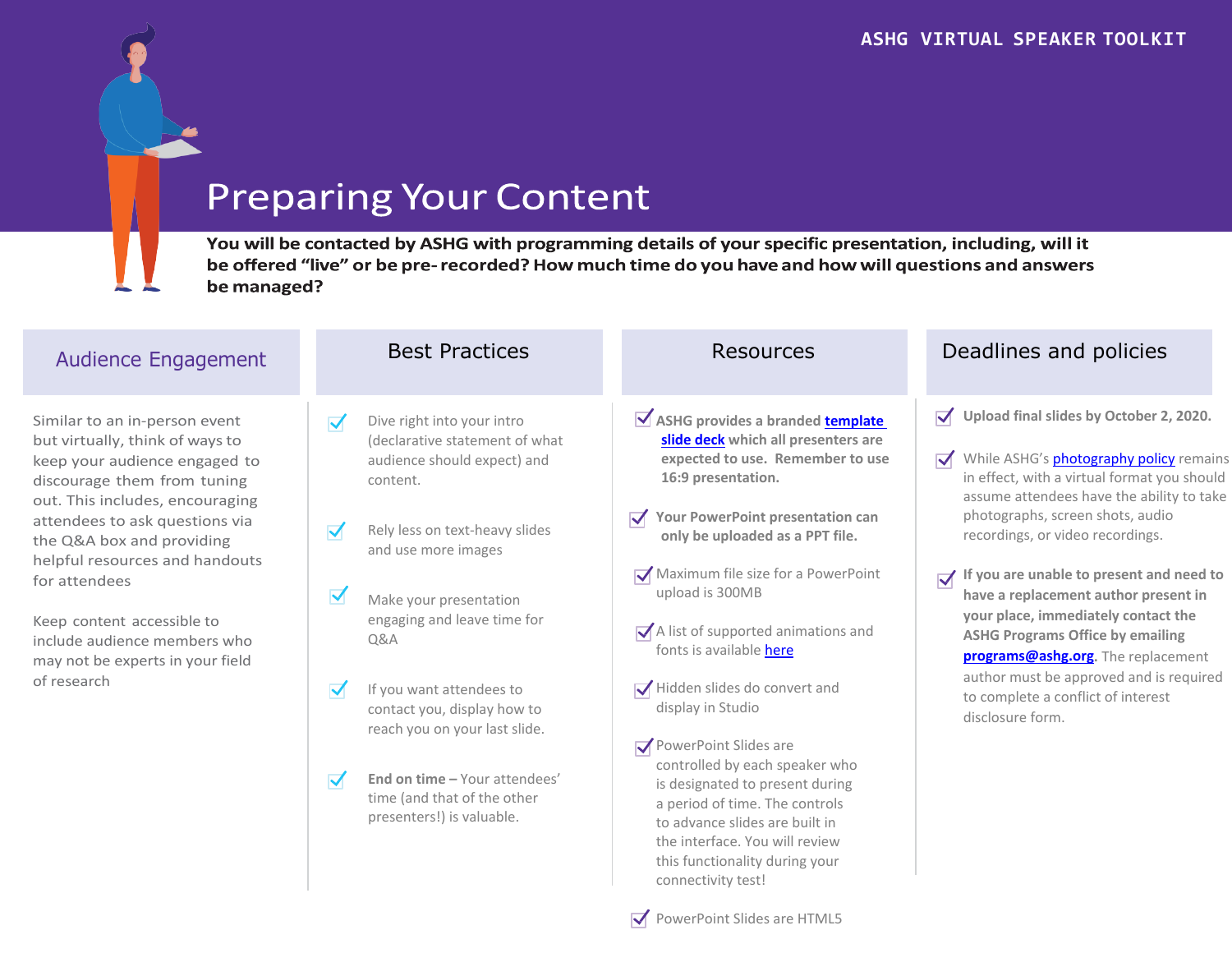### **Preparing your slides**

### Presentation Lengths Slide preparation Logo Policy Logo Policy Logo Policy continued

- **Plenary**, 20 minutes (15 min. presentation + 5 min. Q&A.)
- **Platform,** 15 minutes (10 min. presentation + 5 min. Q&A.)
- **Invited**, 15-18 minutes.
- **Poster**, 3 minutes total.

**Slide preparation:** When presenting patient data and health information (including photos), all presenters must be compliant with informed consent regarding human subjects and all applicable HIPAA regulations.

- ACCME Accreditation Requirements & Guidelines: [https://www.ashg.org/mee](https://www.ashg.org/meetings/2020meeting/presenters/accme-guidelines/) [tings/2020meeting/presenters/accme](https://www.ashg.org/meetings/2020meeting/presenters/accme-guidelines/)[guidelines/](https://www.ashg.org/meetings/2020meeting/presenters/accme-guidelines/)
- Use the [ASHG branded PowerPoint](https://www.ashg.org/wp-content/uploads/2020/09/ASHG2020-Slide-Template-and-Disclosure-Slide-1.pptx)  [template.](https://www.ashg.org/wp-content/uploads/2020/09/ASHG2020-Slide-Template-and-Disclosure-Slide-1.pptx)
- Use 16:9 PowerPoint presentation
- Use the PowerPoint default font of 44-point bold font for headings.
- Use 32-point font or higher for bullets.
- Include no more than 6 lines of text on each slide.
- Have sufficient text descriptions of graphs and tables for presentations posted online or sent digitally.

The Accreditation Council for Continuing Medical Education (ACCME) has issued a policy concerning logos on slides at CME-eligible events. The rules that govern our meeting are as follows:

1. As defined by ACCME, "a commercial interest is any entity producing, marketing, re-selling or distributing health care goods or services consumed by, used on, patients. The ACCME does not consider providers of clinical service directly to patients to be commercial interests."

2. A speaker whose work is supported by a commercial entity may credit that support at the outset of the presentation (2nd or 3rd slide) using text only. Company logo/tag line/branding may not be used anywhere in the presentation, e.g., logo or color scheme.

3. A speaker from a non-commercial entity such as a university, research institution, research consortium, for-profit hospital (exempt under ACCME rules), or government agency may credit the organization(s) using logos on the acknowledgement slide, preferably the last slide. The speaker may not brand the overall presentation with logos or designs from the organization(s).

Additional information about ACCME's definition of commercial interests is available here: [http://www.accme.org/ask](http://www.accme.org/ask-accme/where-can-advertising-appear-related-educational-events)[accme/where-can-advertising-appear](http://www.accme.org/ask-accme/where-can-advertising-appear-related-educational-events)[related-educational-events](http://www.accme.org/ask-accme/where-can-advertising-appear-related-educational-events)

If you violate these regulations, you will be asked to revise your presentation. If you do not revise your presentation, you may be disqualified from presenting.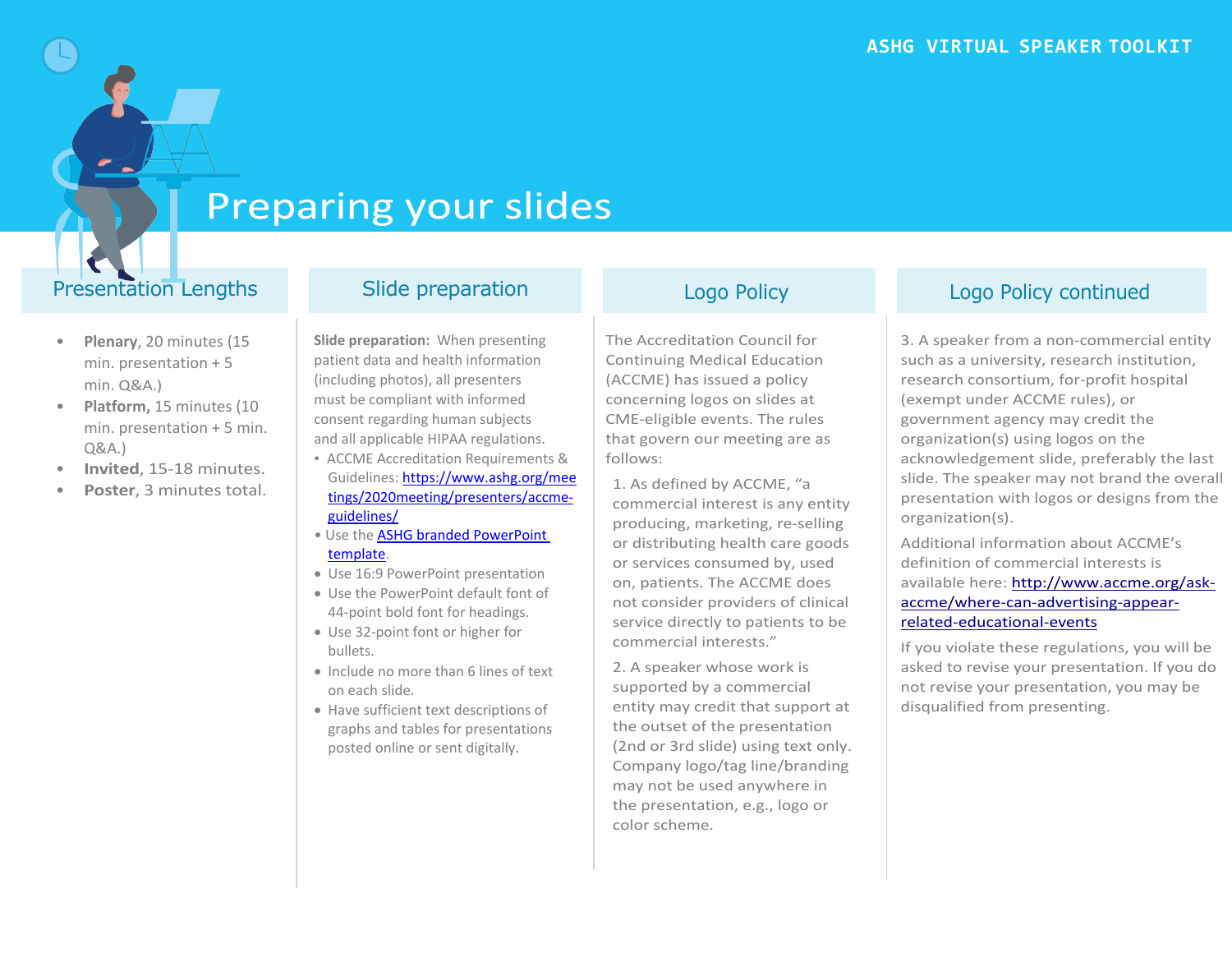## Rehearse, Rehearse, Rehearse.

While rehearsing your presentation is a must, be sure to account for the fact that you need to rehearse in your home or office setting now that you are presenting in a virtual event.

- Prior to the recording sessions, we will need each speaker's phone # in case they are having issues connecting to the platform and we need to call them.
- $\blacksquare$  Timing is key! Practice the timing of your presentation so you end on time and allow for audience questions.
- $\checkmark$ Speakers/Moderators should come dressed appropriately as if they were giving a live presentation.
- $\blacksquare$  Consider using a mirror so that you can see how you look while speaking. Position it by the camera of your laptop and play around with either standing up while presenting or sitting down.
- $\checkmark$ Use your laptop and record yourself delivering your presentation. Share your video with a collea gue or family member to get some feedback.
- $\blacksquare$  Take a look at how you are presenting; are you looking directly into the computer camera?
- ✓ Please have a white-colored, plain background.
- $\blacktriangledown$ Natural lighting looks best, however; there should be the option of a light in case the picture is too dark.
- $\checkmark$ The platform allows PPT animations, however; each animation will require a click which can cause extra work/distraction for the speaker. The fewer animations the better.
- $\blacksquare$  The slides are not the entire full screen, speakers are expected to know their slides well and either print out a copy or have your presentation on another screen, if you need to check something.
- Click [here](https://www.ashg.org/meetings/2020meeting/attendees/accessibility/) to follow guidelines for accessibility in presentations.
- $\blacktriangledown$ If there are any videos in the presentation that is fine, however; we will need each video as a separate file. To view a quick tips video, click [here.](https://inxpo.zendesk.com/hc/en-us/articles/360006897931-Speaker-and-Moderator-Quick-Tips)
- $\blacktriangledown$ Technical trouble shooting resources are available [here.](https://presentations.akamaized.net/ProductResources/Production/HTML/StudioSpeakerHelpGuide/StudioSpeakerTroubleshooting.html)